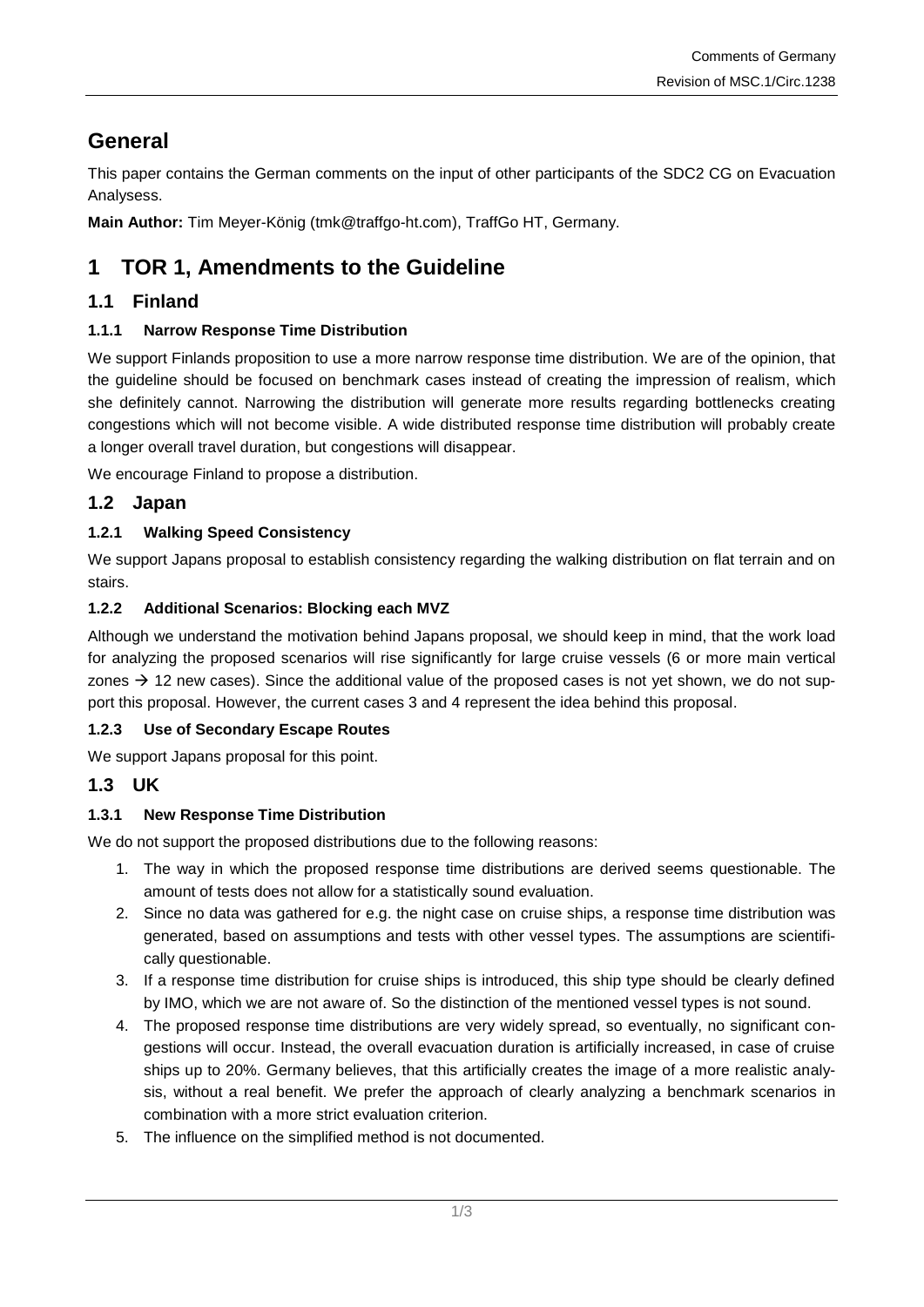#### **1.3.2 New Validation Case**

We do not support this proposal due to the following reasons:

- 1. The data provided is not sufficient for modelling the scenario.
- 2. The sole result of the proposed test case is, that a given result can deterministically be achieved with the exact definition of the initial parameters. This does not account for any statistics which have a major impact on the result and it does not give any information about the dynamics of a model and its robustness.
- 3. With regard to the effort needed, the value of the results is very small. The current validation cases give a much better insight into how a simulation model copes with certain scenarios. Simulating a complete ship only means multiplying these scenarios.

# **2 TOR 2, Operational Procedures**

### **2.1 CESA**

#### **2.1.1 Well Trained Crew**

Since we think, the analyses should only deal with benchmark scenarios instead of artificially creating the impression of realism, we support CESAs proposal to assume a well trained crew. It should be a basic assumption, that all IMO guidelines are met by the vessel and its crew.

# **3 TOR 3, Open Decks**

We are awaiting comments regarding our proposal for the analysis of open decks, before giving more input.

# **4 TOR 4, Additional Scenarios**

### **4.1 CESA**

#### **4.1.1 Harmonizing with SRTP**

We are in favor of harmonizing the guideline with SRTP and would like to encourage CESA to submit an adequate proposal. Maybe with regard to adapting the current cases 3 and 4.

### **4.2 CLIA**

#### **4.2.1 Cost-Benefit**

We strongly support CLIAs reminder to keep a good cost benefit ratio for the analyses.

### **4.3 Japan**

#### <span id="page-1-0"></span>**4.3.1 Case with Trim and Heel**

Since it is the goal of the guideline to analyze benchmark scenarios and since the scientific discussions on how to take inclinations into account are not solved and since simulation programs use very different approaches in how to take inclinations into account, we are not in favor of introducing any scenarios with trim, heel or motion. Research has shown, that until about 20° of inclination, the overall durations are mainly increased due to a slower walking speed. Inclinations beyond this point will most certainly lead to a failure of evacuating all persons in time. So introducing an inclination mainly leads to the impression of more realism, but effectively, only the walking speeds are reduced.

### **4.4 UK**

#### **4.4.1 Trim and Heel Scenarios**

For the reasons mentioned in [4.3.1,](#page-1-0) we do not support this proposal. These extreme angles resemble catastrophic scenarios which the guideline does not aim to analyze. Furthermore, a static heel or trim could favor